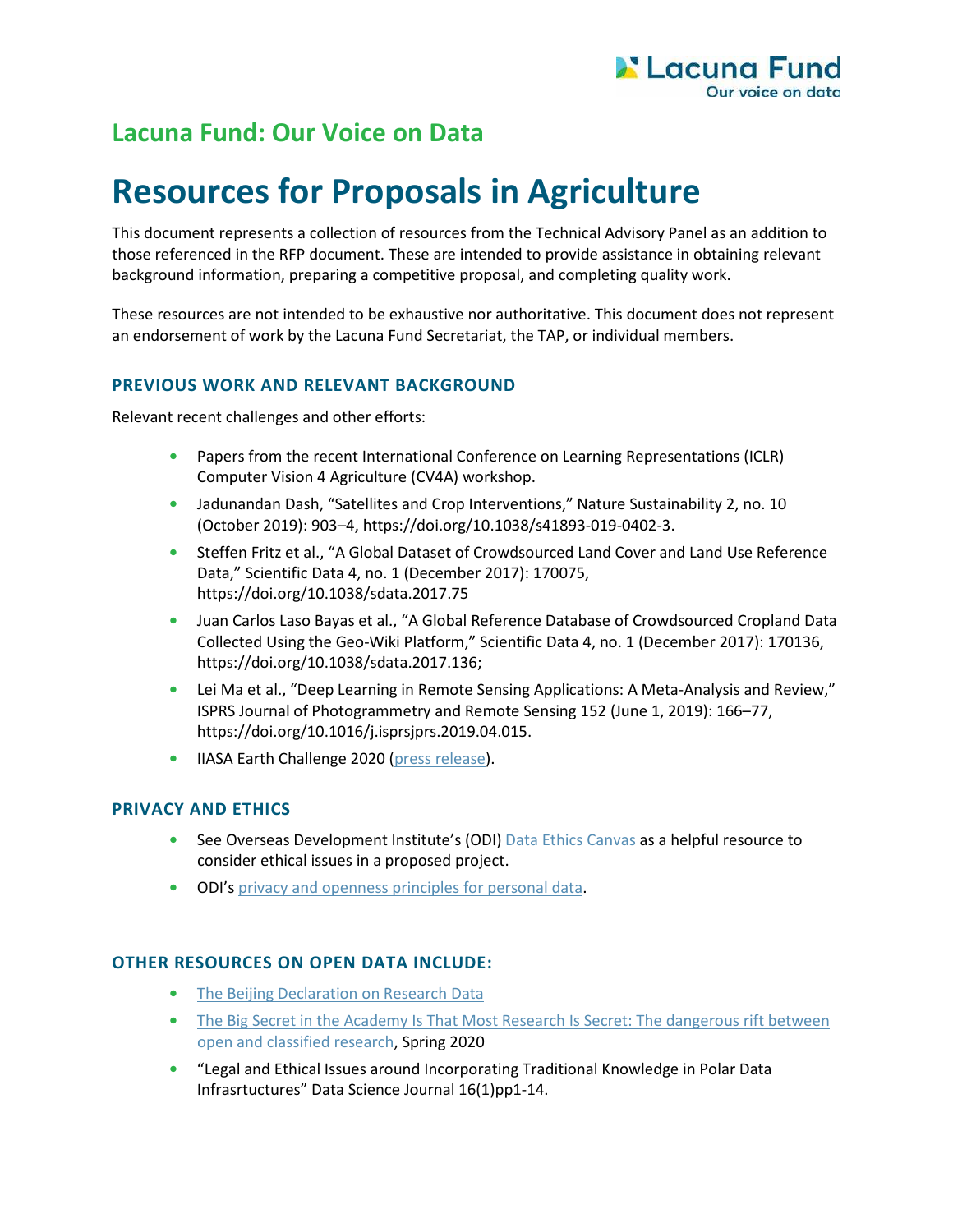**•** The work o[f Africa Digital Rights Hub.](https://africadigitalrightshub.org/)

Although U.S.-oriented, recent work by Trust in Food [highlights farmer perspectives related to ground](https://www.trustinfood.com/2020/05/12/new-research-highlights-farmer-perspectives-on-farm-level-data-collection-and-sharing/)  [data collection.](https://www.trustinfood.com/2020/05/12/new-research-highlights-farmer-perspectives-on-farm-level-data-collection-and-sharing/)

### **DATA QUALITY**

See the following references for considerations related to data quality:

- **•** Pengra, Bruce W., et al. "Quality Control and Assessment of Interpreter Consistency of Annual Land Cover Reference Data in an Operational National Monitoring Program." *Remote Sensing of Environment*, Time Series Analysis with High Spatial Resolution Imagery, 238 (March 1, 2020): 111261. [https://doi.org/10.1016/j.rse.2019.111261.](https://doi.org/10.1016/j.rse.2019.111261)
- **•** Ambica Paliwal and Meha Jain, "The Accuracy of Self-Reported Crop Yield Estimates and Their Ability to Train Remote Sensing Algorithms," *Frontiers in Sustainable Food Systems* 4 (2020), [https://doi.org/10.3389/fsufs.2020.00025.](https://doi.org/10.3389/fsufs.2020.00025)
- **•** Arthur Elmes et al., "Accounting for Training Data Error in Machine Learning Applied to Earth Observations," Remote Sensing 12, no. 6 (March 23, 2020): 1034, [https://doi.org/10.3390/rs12061034.](https://doi.org/10.3390/rs12061034)
- See also a guide for [best practices for ground reference data collection and cataloguing.](https://github.com/radiantearth/ground-referencing-guide)

*Note, these are only a few of many resources in this domain.*

#### **LABELING TOOLS**

The following tools are open source or free to use:

- **•** [LACO-Wiki](https://laco-wiki.net/)
- **•** [Google Earth Engine Apps](https://www.earthengine.app/)
- **•** [Label-Maker](https://pypi.org/project/label-maker/)

*There are many other available annotation tools, both free and paid, for a variety of purposes.*

#### **CATALOGING TOOLS**

The following tools are designed to make it easy to create [SpatioTemporal Asset Catalog](https://github.com/radiantearth/stac-spec) (STAC) metadata:

- **•** [PySTAC](https://github.com/azavea/pystac)  Catalog generation to the latest STAC specification.
- **•** [Stac-Browser](https://github.com/radiantearth/stac-browser)  Python package to browse created STAC catalogs.

#### **DATA SHARING**

Global Open Data for Agriculture and Nutrition network (GODAN) resources on data standards: